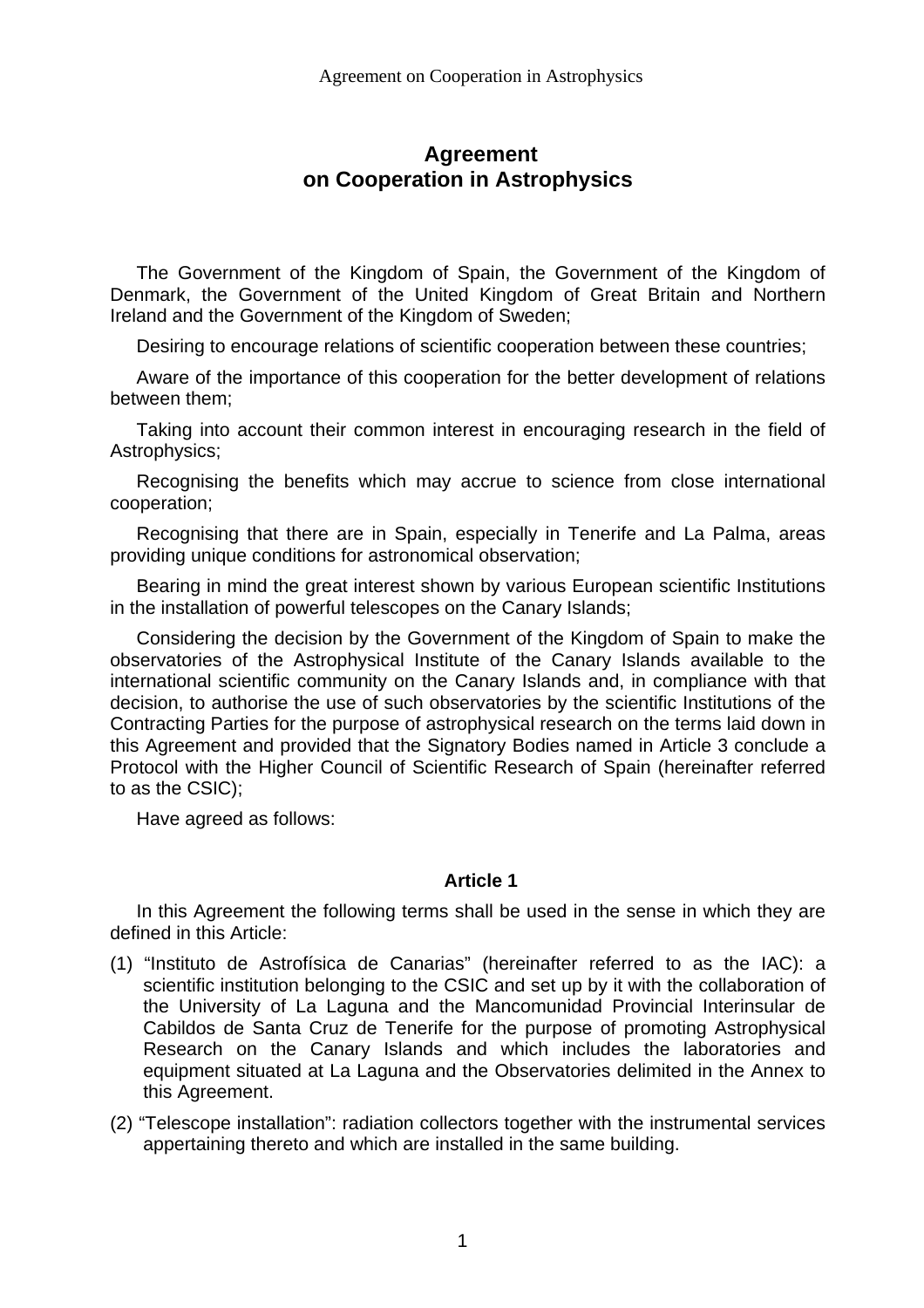- (3) "Signatory Body": an organisation which, being established on the territory of one of the Contracting Parties, and having its nationality, is a signatory of the Protocol referred to in Article 3.
- (4) "User Institutions": the IAC, and those scientific organisations which, being established on the territory of one of the Contracting Parties and having its nationality, are authorised to use the installations and services of the IAC for astrophysical research by signing an agreement on telescope installations with the IAC
- (5) "Common facilities": the necessary facilities at the observatories available for the support of their infra-structure and their telescope installations.

### **Article 2**

The Contracting Parties shall encourage cooperation for peaceful purposes in the field of Astrophysical Research between the scientific bodies of the respective countries.

## **Article 3**

(1) For the development of this cooperation a Protocol shall be concluded regulating the concrete aspects of cooperation between the bodies listed hereunder and holding the nationality of the respective Contracting Parties:

The Higher Council of Scientific Research of Spain

The Research Administration of Denmark

The Science Research Council of the United Kingdom

The Royal Academy of Sciences of Sweden.

(2) Signature of this Agreement by the Contracting Parties shall imply approval of the Protocol by the competent authorities of each of the Contracting Parties in accordance with the established procedures in their respective countries.

(3) The Protocol may be amended by unanimous agreement between the Signatory Bodies.

## **Article 4**

Cooperation in Astrophysics may be carried out inter alia in the following ways:

- (a) The exchange of information on scientific research in Astrophysics.
- (b) The exchange of scientists, experts and technical personnel.
- (c) The joint and coordinated implementation of programmes of technological research.
- (d) The joint and coordinated use of scientific and technical installations.
- (e) The installation and use of telescopes and instruments in the observatories of the IAC.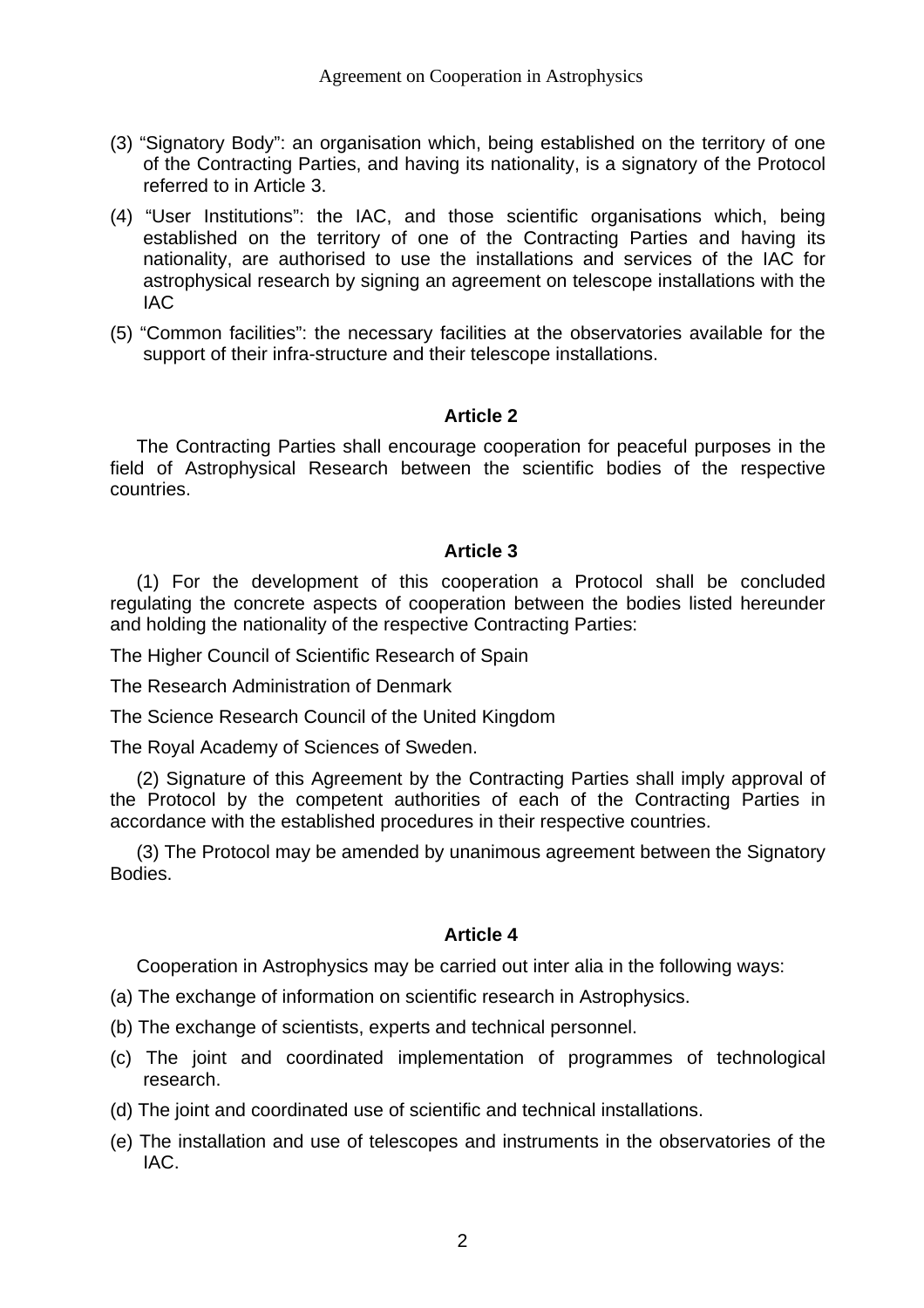### **Article 5**

The Protocol concluded in accordance with Article 3 and which refers to the joint and coordinated implementation of programmes of research and technological development and to the joint use of scientific and technical installations shall, in respect of the mutual relations between the Signatory Bodies, regulate:

- (a) The financing, equitably apportioned, of the expenditure incurred by the development of cooperation and the joint and coordinated implementation of programmes of research or technological development as well as by the use of scientific or technical installations.
- (b) The allocation of observing time:
	- (i) Spain shall have at its disposal at least 20% of the observing time of each of the telescopes and instruments installed in the observatories free of charge, except for the normal cost of the consumable material required for observations. This time, on the responsibility of the IAC, shall be for the use of Spanish institutions and other collaborating institutions of any nationality.
	- (ii) The allocation of at least an additional 5% of the observing time of each of the telescope installations to collaborative programmes between the User Institutions including the IAC. Each User Institution, and, with the agreement of the IAC, any Spanish institution, shall have the right to join in each such programme if it so wishes.
- (c) Cooperation in the training of Spanish scientific and technical personnel in the field of Astrophysics.
- (d) The agreements between the IAC and the other User Institutions concerning the use of land at the observatories for the telescopic installations and the use of the common facilities of the observatories.
- (e) The administrative system which shall give the Signatory Bodies a fair representation for the adoption of decisions concerning the establishment of common facilities and the maintenance and operating costs thereof.

#### **Article 6**

The observatories shall be devoted to astronomical research.

#### **Article 7**

(1) The land necessary for the establishment of the observatories and the laboratories at La Laguna shall be made available by the Spanish side to the IAC, while the Spanish entities and bodies which have transferred it for the purposes laid down in this Agreement shall retain full ownership of that land.

(2) No activity incompatible with the aims inspiring this Ag<sup>r</sup>eement or which is contrary to the security of the Kingdom of Spain may be carried on in the observatories.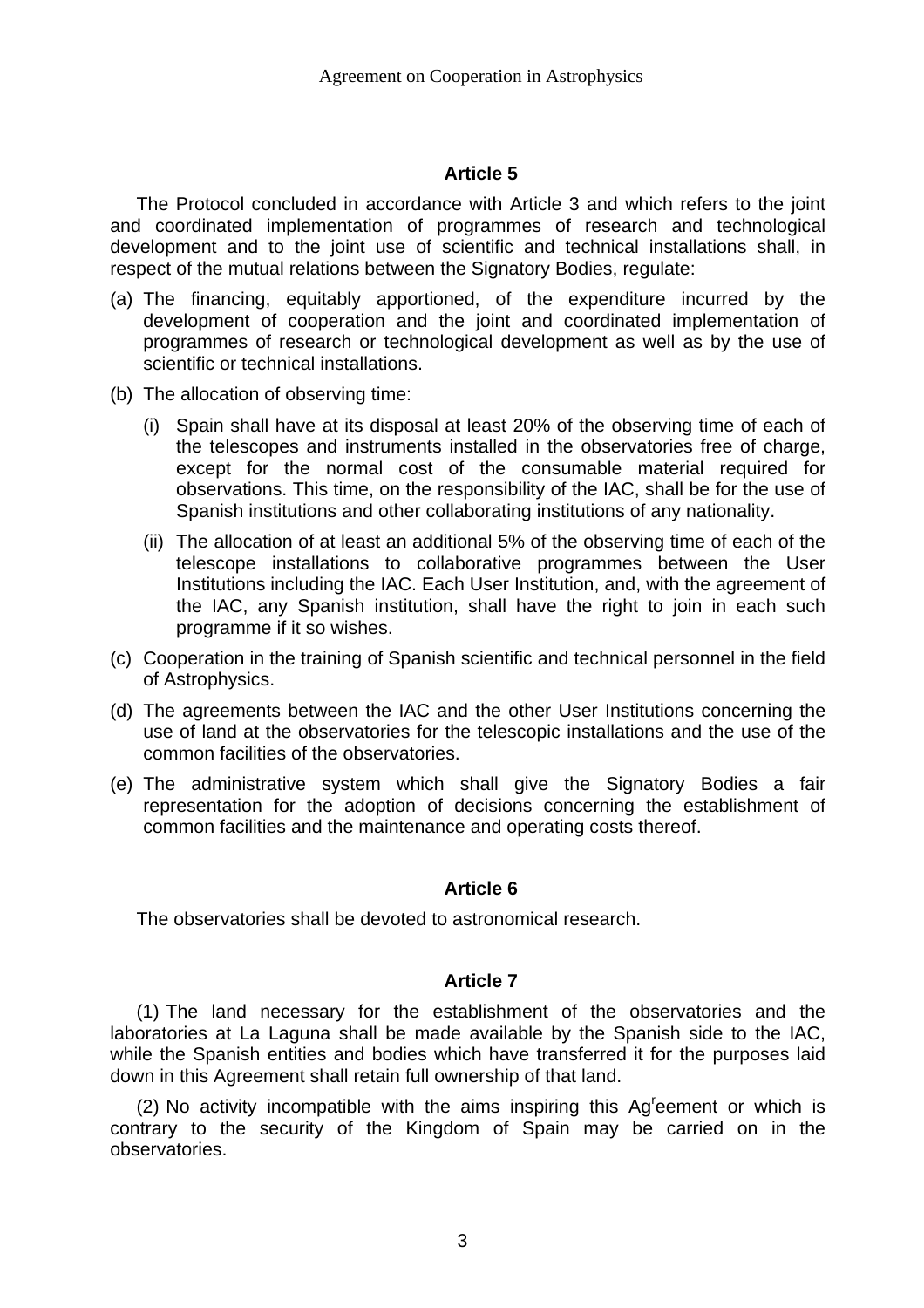(3) The Government of the Kingdom of Spain shall be entitled to be informed of the nature of the activities which are being carried on in the IAC and shall guarantee the protection of the research work. In particular it shall maintain the astronomical qualities of the observatories and endeavour to adhere to the recommendations of the International Astronomical Union.

(4) The use of the land necessary for the telescope installations of the User Institutions shall be guaranteed free of charge for the User Institutions on the conditions which are laid down in this Agreement and during the period which it is in force.

#### **Article 8**

The telescopes and other equipment installed in the observatories by the various Institutions shall continue to belong to their original owners, even in the case of termination of the agreements on telescope installations, unless otherwise provided for by a transfer or an agreement. If there is no transfer or agreement, the Institution affected shall remove its telescope or other equipment as provided in the Protocol referred to in Article 3.

#### **Article 9**

(1) The Spanish side shall be responsible for the initial costs of the access road, the planning of the observatories, laying on electric power, water, the telephone and telex, the construction of housing and a restaurant, maintenance services, workshops, laboratories, office accommodation, administrative services and such other services as may be agreed upon in the Protocol referred to in Article 3.

(2) The cost of additional installations and services required by the User Institutions shall be the subject of negotiations between the CSIC and the other Signatory Bodies referred to in Article 3.

(3) The maintenance and operating costs of the observatories shall be apportioned in accordance with the provisions of the Protocol referred to in Article 3.

#### **Article 10**

The Government of the Kingdom of Spain shall grant the legal facilities necessary for the establishment, operation and eventual removal of the telescope installations. For this purpose and on the basis of this Agreement it shall grant the necessary permits, licences and exemptions for the construction, operation and eventual removal of the telescope installations.

#### **Article 11**

(1) The Government of the Kingdom of Spain shall take the necessary steps, in accordance with its laws, to facilitate the entry, residence and exit from its territory of the scientific, technical, maintenance and administrative personnel of the Signatory Bodies and User Institutions.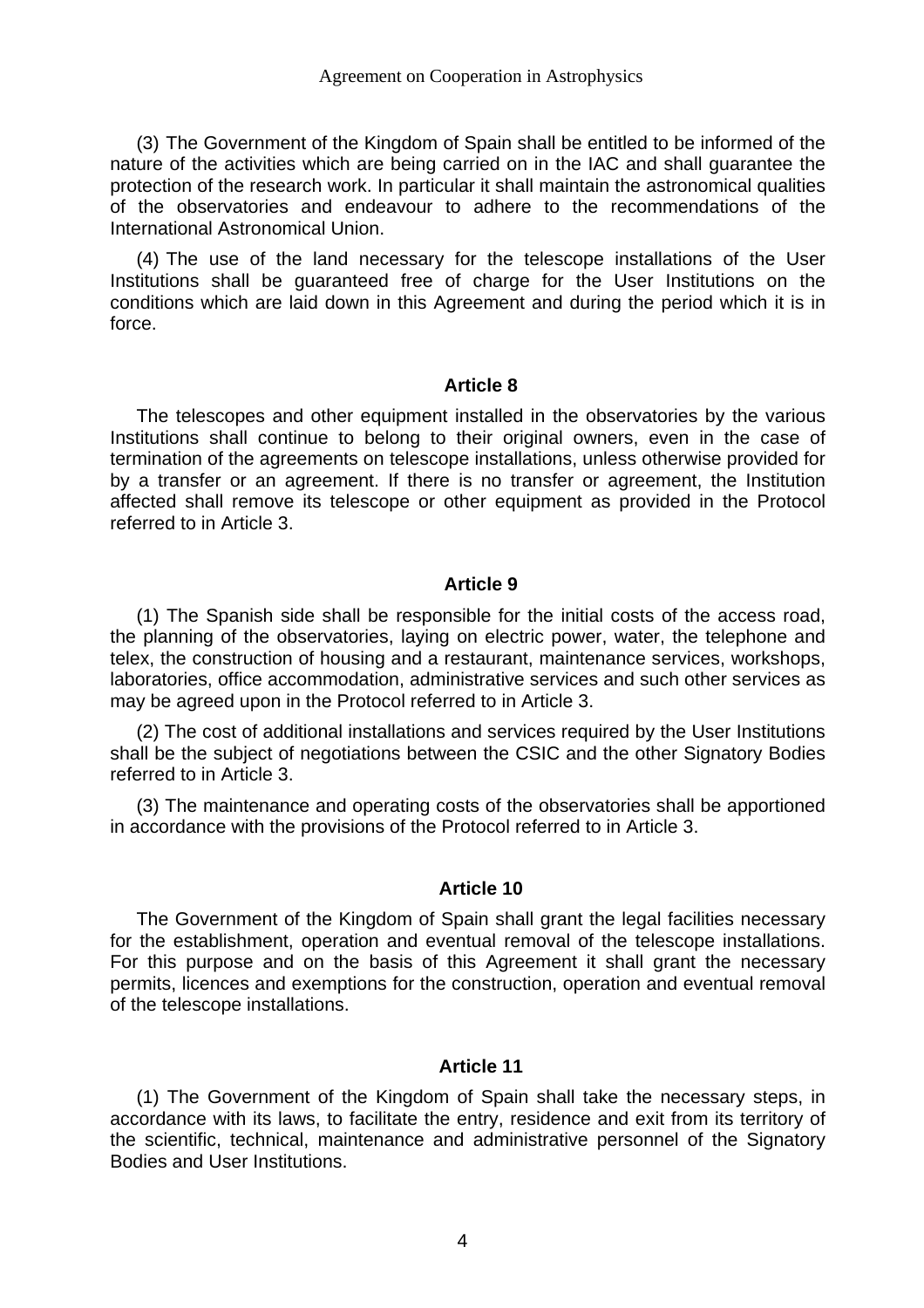(2) The same provisions shall be applicable to the members of their families who are living with them.

#### **Article 12**

(1) The Government of the Kingdom of Spain shall authorise the import and reexport, free of Customs Duty and other taxes levied, of the equipment, materials and goods, including accessories, spare parts and instruments, whatever their origin or from whatever country they come, which are considered necessary for the construction and operation of the observatories and the telescope installations. Such equipment, materials and goods shall be exempt from taxation while in Spain.

(2) It shall also authorise the temporary import and re-export, free of Customs Duty and other taxes levied on imports and exports and without any deposit or guarantee, of the furniture and personal effects (including one motor car per family) of the scientists or technical personnel and members of their families when they do not possess Spanish nationality and are moving to Spanish territory to carry out activities envisaged in this Agreement and proceeding therefrom.

(3) For these purposes the required procedures and formalities of applicable Spanish laws shall be observed, and applied as speedily as possible.

#### **Article 13**

The Contracting Parties shall permit the free movement of capital and payments in national and foreign currency as well as the possession by the User Institutions of the appropriate foreign exchange for the construction and operation of the observatories and the telescope installations. For these purposes the required procedures and formalities of the applicable laws of the Contracting Parties shall be observed, and applied as speedily as possible.

#### **Article 14**

(1) Disputes about the interpretation or application of this Agreement shall as far as possible be settled by the Contracting Parties.

(2) If a dispute cannot be settled by direct negotiations between the parties thereto, any one of them may require the dispute to be referred to the Permanent Court of Arbitration at The Hague whose decision shall be binding on all the Contracting Parties.

#### **Article 15**

(1) This Agreement shall be subject to ratification by the Contracting Parties.

(2) The Agreement shall enter into force definitively on the date on which the last of the instruments of ratification of the Governments of the Kingdom of Spain, the Kingdom of Denmark, the United Kingdom of Great Britain and Northern Ireland and the Kingdom of Sweden has been deposited with the Government of the Kingdom of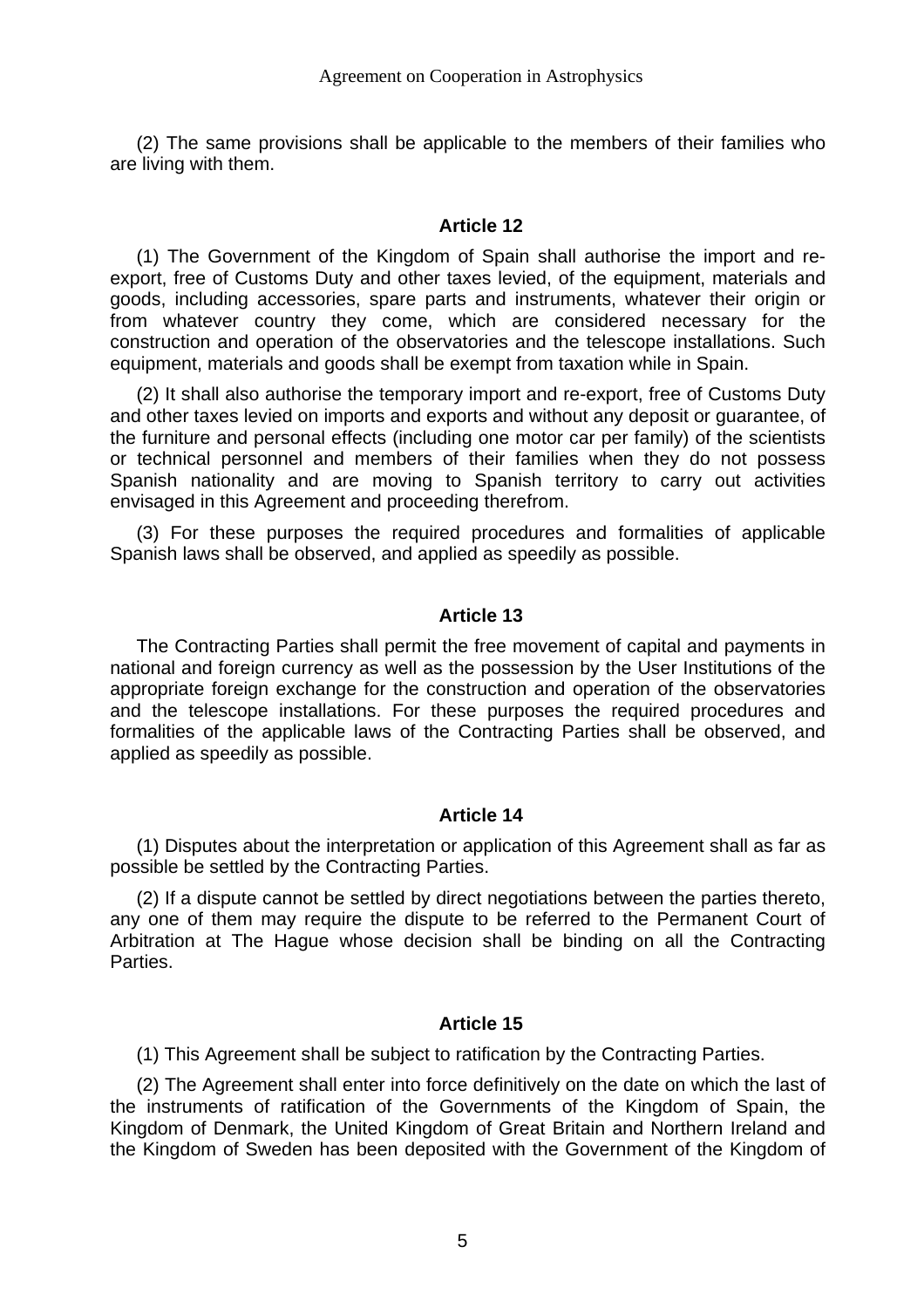Spain and the Protocol referred to in Article 3 of the Agreement has been signed by all the Bodies mentioned in that Article.

(3) The Agreement shall be applied provisionally from the date on which it has been signed by all the said Governments and the Protocol mentioned in Article 3 has been signed by all the Signatory Bodies mentioned therein. Provisional application of the Agreement shall continue until any one of the following conditions has arisen:

(a) It has been ratified by the Governments of all the said States and the corresponding Instruments of Ratification have been deposited with the Government of the Kingdom of Spain;

(b) A notification by any of the said States is deposited with the Government of the Kingdom of Spain informing the latter of its decision not to ratify the Agreement;

(c) Twenty-four months have elapsed from the date of its provisional application.

In the case referred to in sub-paragraph (b) of this Article all the other Contracting Parties and in the case referred to in subparagraph (c) all the Contracting Parties shall hold a meeting within two months from the date on which one of the two conditions arises in order to adopt a decision concerning the entry into force of the Agreement. Until this meeting is held or the period of two months expires, whichever is earlier, the Agreement shall continue to be applied provisionally by those countries which have deposited their instruments of ratification with the Government of the Kingdom of Spain or, although not having done so, notify the Government of the Kingdom of Spain that such is their intention.

(4) Any other State may accede to the Agreement subject to the consent of all the other Contracting Parties. Accession shall become effective when the instrument of accession has been deposited with the Government of the Kingdom of Spain and a Signatory Body from the acceding State has signed the Protocol referred to in Article 3. If Accession becomes effective on a date when the Agreement is applied provisionally, the acceding State shall also have the rights and duties mentioned in Article 15 (3).

(5) The Government of the Kingdom of Spain shall inform the other Contracting Parties of the receipt of such instrument of accession and the date of signature by the Body of the acceding State of the Protocol referred to in Article 3.

#### **Article 16**

(1) This Agreement shall remain in force for a period of thirty years and shall be automatically extended for successive ten year periods unless the Government of the Kingdom of Spain notifies the other Contracting Parties of its withdrawal at least two years before the expiry of any of the periods mentioned in this paragraph.

(2) Contracting Parties other than the Kingdom of Spain may withdraw from the Agreement by the end of any of the periods mentioned in paragraph (1) of this Article by notifying the Government of the Kingdom of Spain at least two years before the expiry of that period. The Government of the Kingdom of Spain shall promptly notify the Governments of the other Contracting Parties of the receipt of any notification of withdrawal.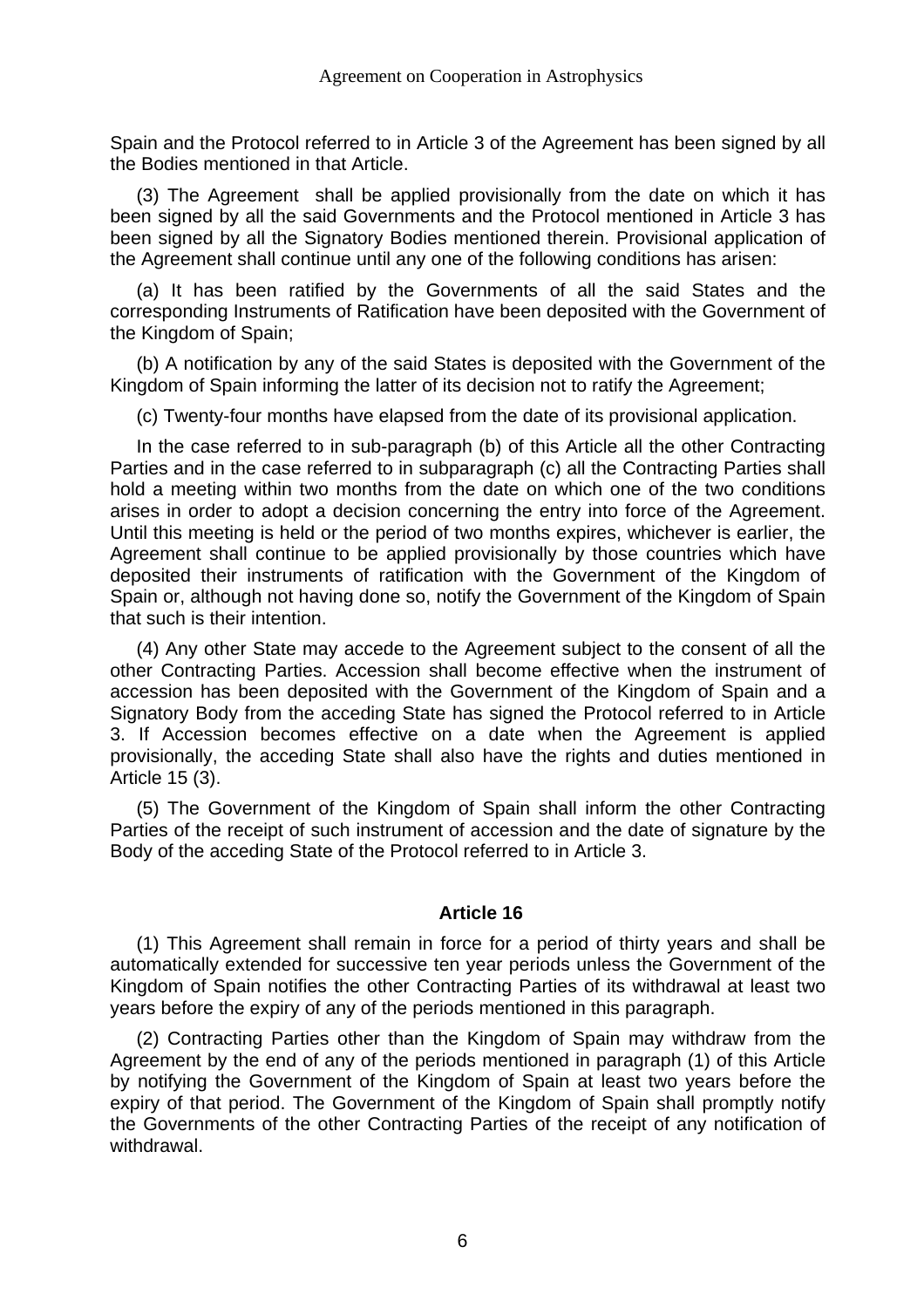(3) On the expiry of the Agreement or when the withdrawal of a Contracting Party occurs, any User Institution from the country concerned shall be able to dispose freely of its property. In case of disagreement, the Contracting Parties shall endeavour to resolve it in a manner satisfactory to all parties.

Done at La Palma this 26th day of May 1979 in the Spanish and English languages, both texts being equally authoritative.

For the Government of the Kingdom of Spain

For the Government of the Kingdom of Denmark

For the Government of the United Kingdom of Great Britain and Northern Ireland

For the Government of the Kingdom of Sweden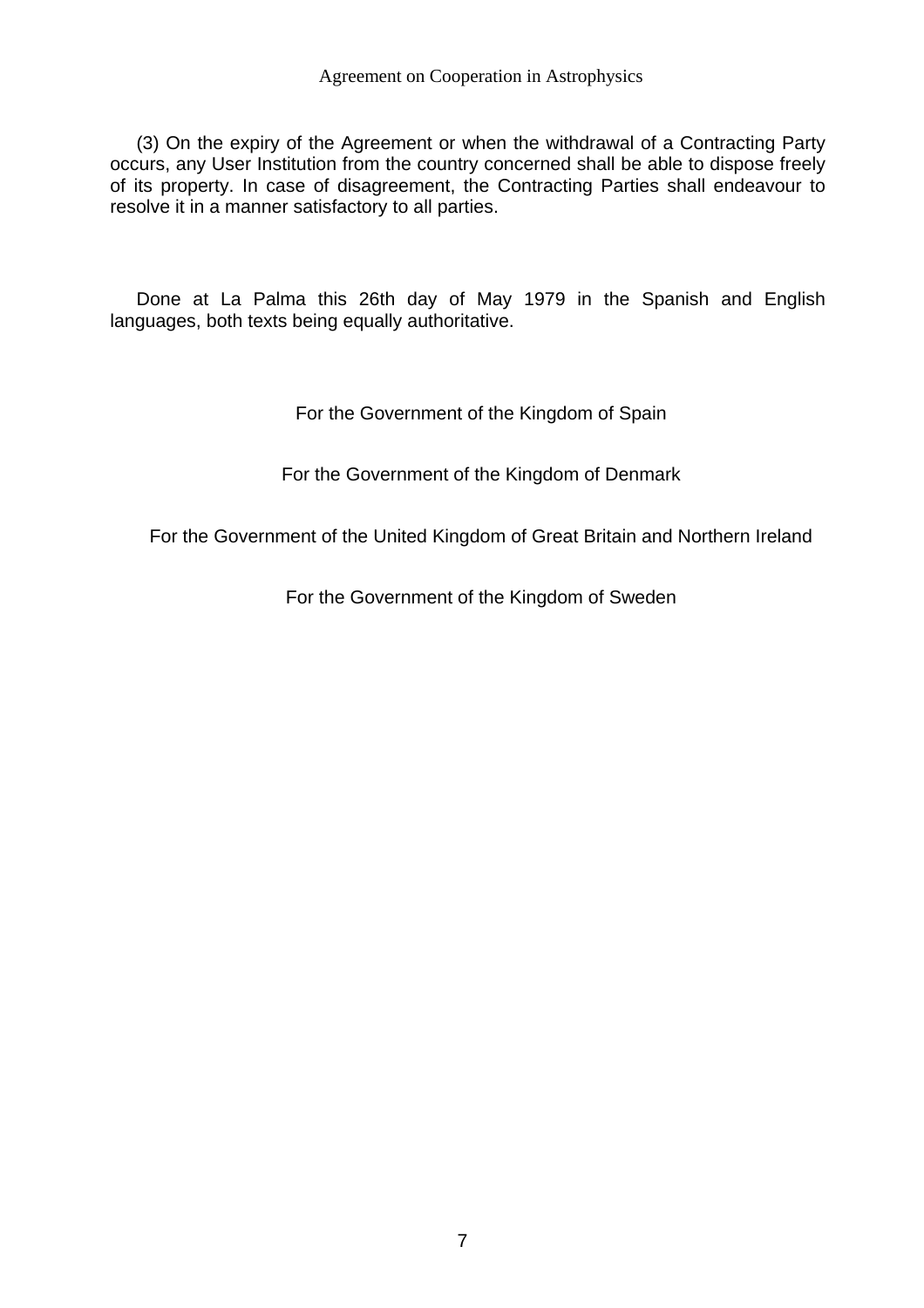# **Annex**

## **Roque de los Muchachos Observatory of the Institute of Astrophysics of the Canary Isles**

## **Situation:**

Municipal district of Garafia on the island of San Miguel de la Palma.

## **Boundaries:**

North:

From a height of 2.120 metres above sea level in the Lomo de la Ciudad rising eastwards and crossing the Barranco de las Grajas. the Barranco del Cedro and the Barranco de Barbudo to reach a height of 2,265 metres on the ridge of the left slope of the Barranco de los Hombres. This boundary follows part of the route of the proposed road which will run from Garafia to Santa Cruz de la Palma via the summit.

### East:

From 2,265 metres above sea level to 2,299.50 metres above sea level rising along the ridge of the left slope of the Barranco de los Hombres.

### South:

With the National Park of la Caldera de Taburiente along the line of the summit from the ridge of the left slope of the Barranco de los Hombres as far as the Degollada de las Patomas by way of Fuente Nueva, Cruz del Fraile and Roque de los Muchachos.

### West:

Descending by the Barranco de Izcagua from the Degollada de las Palomas down to 2,225 metres above sea level and from thence northwards descending to 2,120 metres above sea level in the Lomo de la Ciudad crossing the Barranco de Briesta. This boundary follows, from the Barranco de Izcagua to Lomo de la Ciudad, part of the proposed route of the road which will run from Garafia to Vereda de El Time, via the Barranco de las Angustias.

### **Area:**

189 hectares